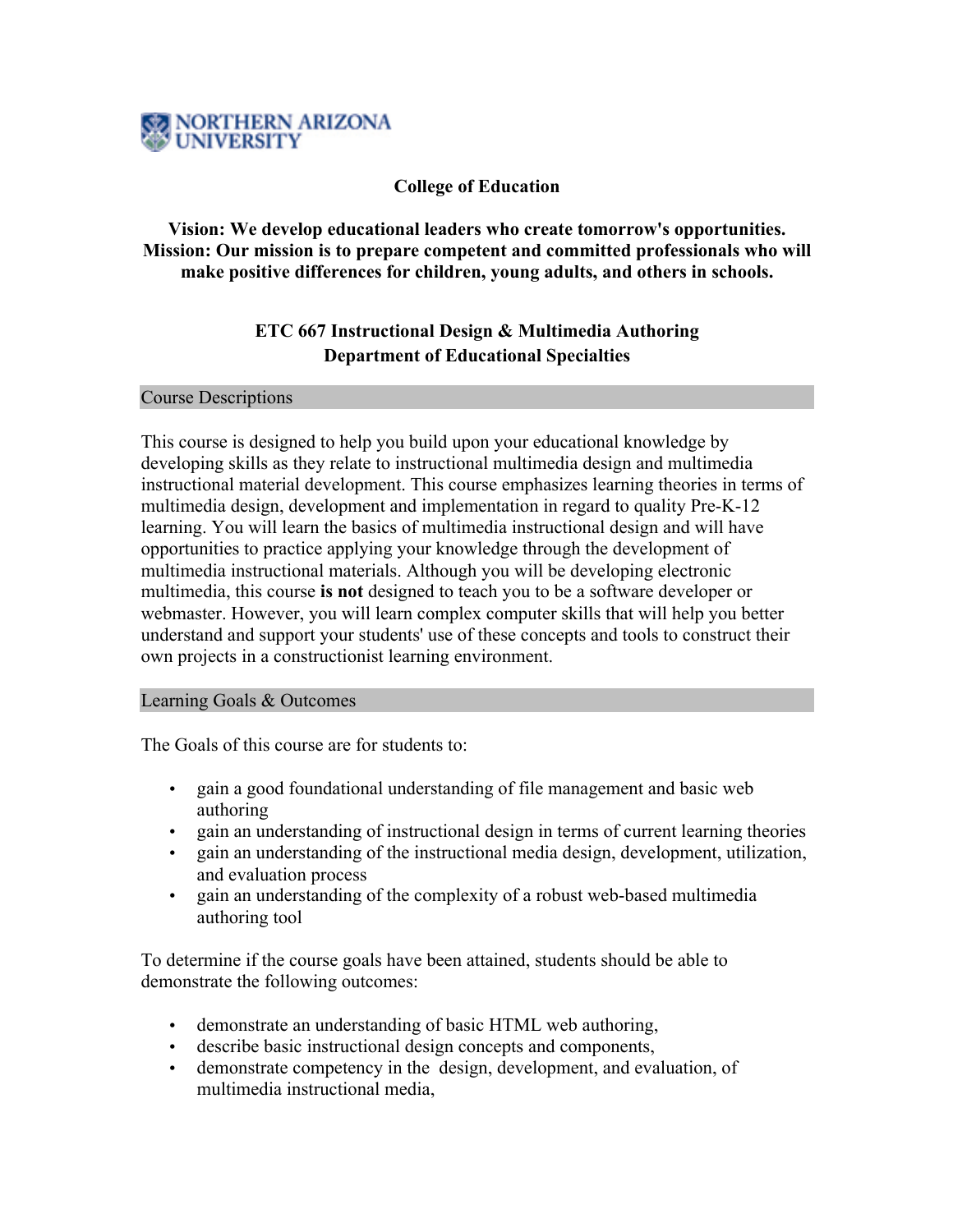• demonstrate competency in the use of a multimedia authoring tool.

Course Structure/Approach Communication

# **E-mail**

We will use Blackboard Learning System e-mail , meanwhile NAU's dana e-mail or the e-mail account that you prefer as the course communication is appropriate for students to communicate with each other. Why do we use the NAU e-mail account? Many students have used NAU as official e-mail accounts because of the reliability of NAU e-mail account. If problems occur with the NAU account, other students and the instructor would likely experience the same or similar problems. In other words, you won't be left alone. This centralizes your e-mail accounts; therefore, we don't have multiple e-mail accounts to check, such as work e-mail, hotmail, yahoo email, and multiple course Blackboard Learning System e-mails, etc. The reason why we still have Blackboard Learning System e-mail is that it is important to maintain different communication options for online students. Each of us has very different communication styles and preferences. Providing wider range of communication tools for online students is very critical in online learning.

### **Discussion Board**

The Discussion Board is the place where you will post your reactions to articles, comment on other people's postings, or ask for help from your classmates. Online discussions are required in this class. Students must participate regularly in the discussions.

#### **Chat Rooms/Elluminate**

**Make sure you enable Java and JavaScript in your browser Preferences to be able to use the chat rooms**. Chat rooms will be used to hold personal meetings with the instructor and to discuss projects within the groups. Group members may agree to meet at a certain time and date in a chat room to discuss how to develop a project. Consider to save the **chat log** if you miss a meeting with your group.

#### **Discussions**

All students in this course are expected to participate in the online discussions. Regular reading and posting of e-mails, and contributions to discussion groups is mandatory. Each student must post at least **TWO** messages each week (**four** messages each lesson). See the Required Posting Pattern below. One message in response to the weekly discussion questions is to be posted early in the lesson (M-Th) and a message responding to the responses of your peers must be posted later in the lesson (F-Su). Failure to post these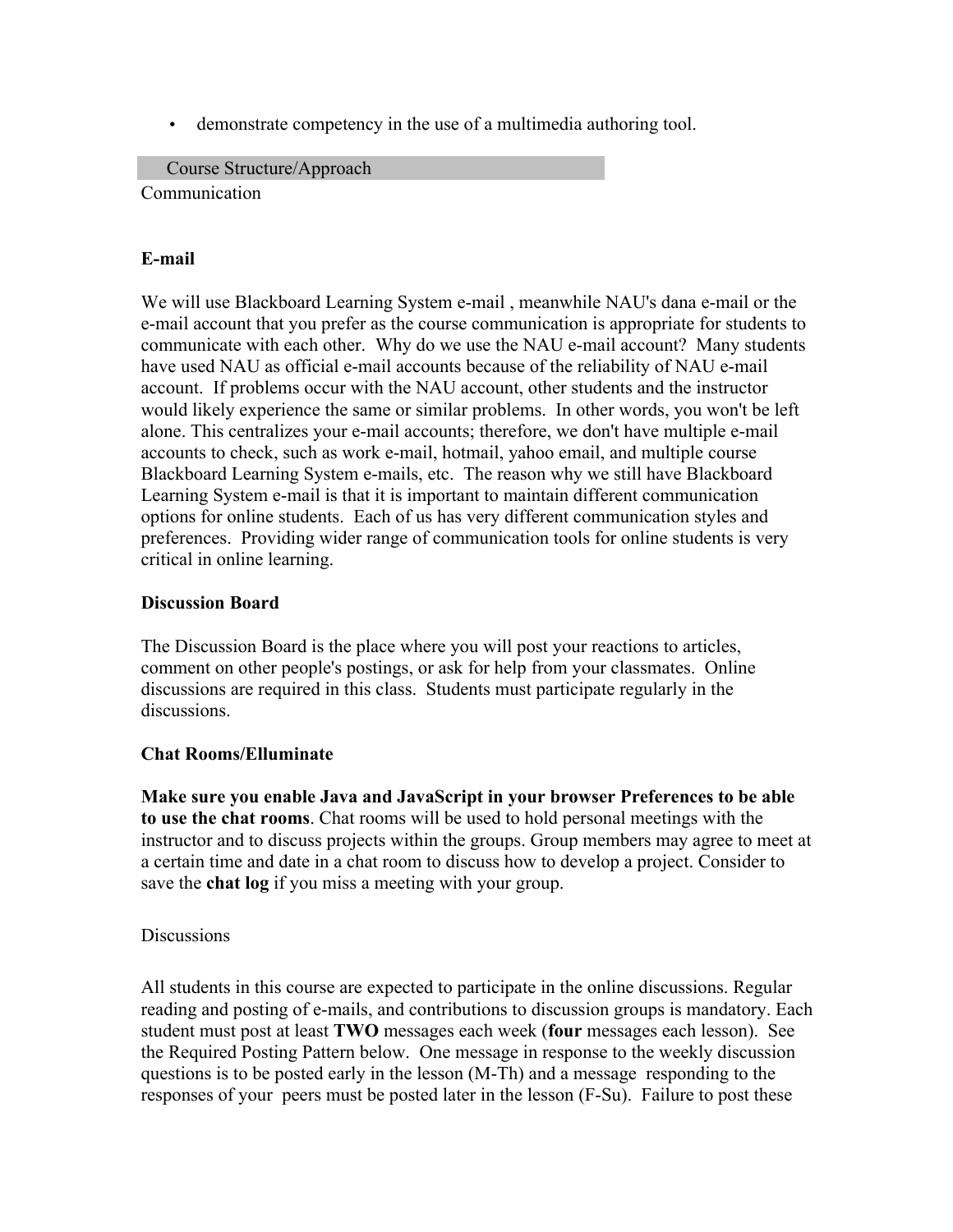messages every week may result in a grade deduction. Students are required to participate in online discussions regularly throughout each week of the semester. Regular postings; quality participation and interactive engagement are requirements for learning in the environment of this class. Grades for online discussions will be posted regularly to assist students in understanding expectations.

Here are some guidelines for participants for regular posting to online discussions.

- You should complete the activities throughout the workweek/lesson and avoid leaving them until the last day.
- Your posting should be thorough and thoughtful. Just posting agree/disagree with your comment, or I think the same as someone else is not considered an adequate response.
- It should be evident from the postings that participants are reading each other's comments. That is, the participants should make references to each other's points of view.
- Two comments per week (four per lesson) are considered marginal, more are expected. Of course, posting more frequently is certainly welcome.
- **(NEW) When replying any discussion postings, students need to replace "Subject" field with keywords/tags that reflect/summarize their posting. If not keywords/tags not applied, discussion grades will be deducted.**

|                |                                          |      |                                                                                                                                                                                                              |       |           |                                                                                                                                                                                                           |      | <b>Lesso</b>                                     |
|----------------|------------------------------------------|------|--------------------------------------------------------------------------------------------------------------------------------------------------------------------------------------------------------------|-------|-----------|-----------------------------------------------------------------------------------------------------------------------------------------------------------------------------------------------------------|------|--------------------------------------------------|
| Week           |                                          |      |                                                                                                                                                                                                              |       | Week 1    |                                                                                                                                                                                                           |      |                                                  |
|                |                                          |      | 1st Posting Period                                                                                                                                                                                           |       |           | 2rd Posting Period                                                                                                                                                                                        |      |                                                  |
|                | Mon.                                     | Tue. | Wed.                                                                                                                                                                                                         | Thur. | Fri.      | Sat.                                                                                                                                                                                                      | Sun. | Mor                                              |
| Action         | questions<br>responses.<br>all postings. |      | * One (required) or more postings<br>respond to the original discussion<br>* One or more (recommended) postings<br>respond to the students' or the instructor's<br>*Use keywords/tags in "Subject" field for |       | postings. | * One (required) or more postings respond to<br>the original discussion questions OR respond to original<br>the students' or the instructor's responses.<br>*Use keywords/tags in "Subject" field for all |      | $*$ One $(1)$<br>students<br>*Use ke<br>postings |
| $#$ of<br>Msg. |                                          |      | or more                                                                                                                                                                                                      |       |           | or more                                                                                                                                                                                                   |      |                                                  |

Required Posting Patterns

Rubric

**Point Value** Characterization of the response

0 % No response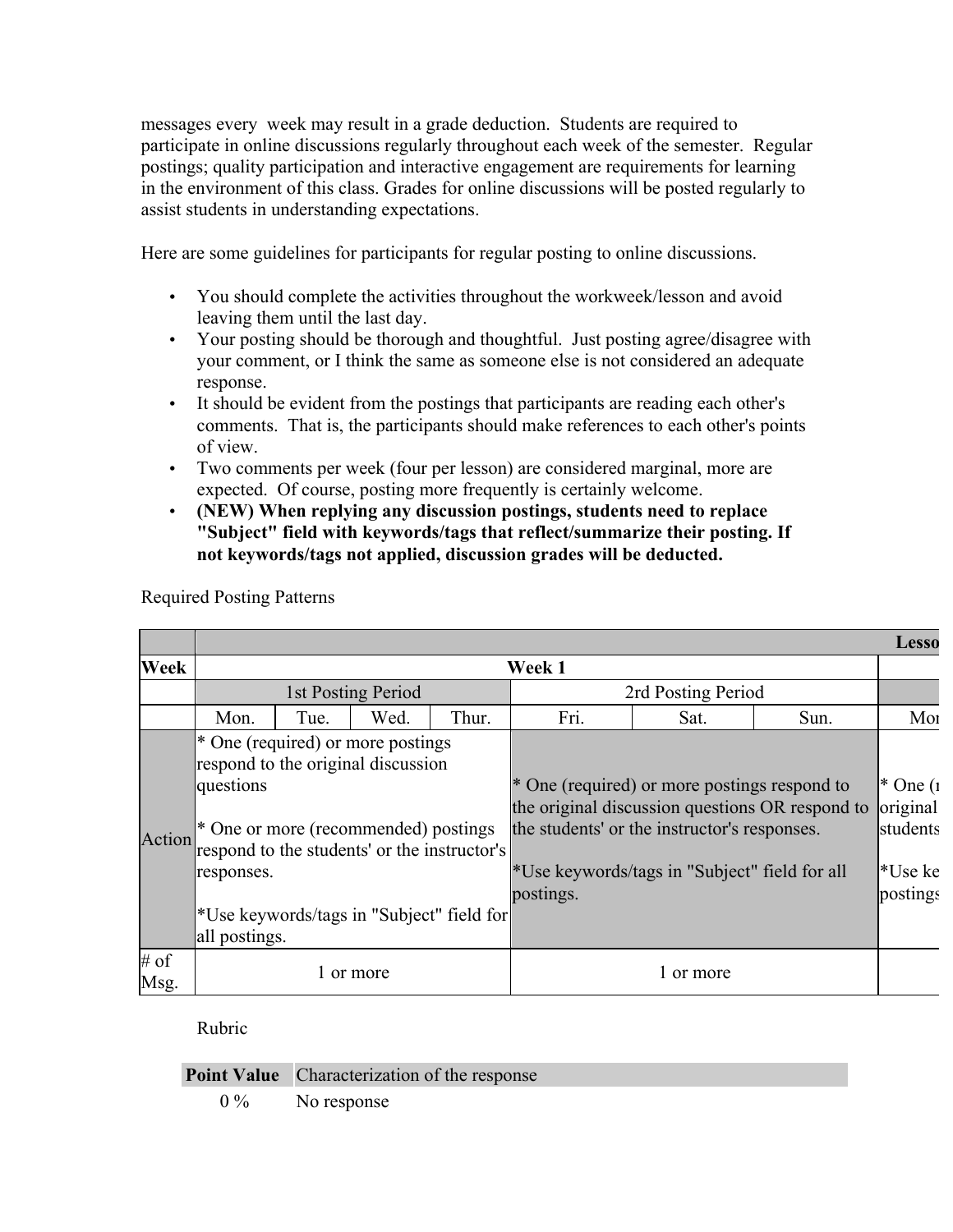| $25\%$  | Single entry; no interaction with other participants' postings is evident.<br>Missing posting in 3-4 posting periods. Significant amount material<br>copied from course materials or outside sources without condensing<br>through analysis or synthesis. Long and includes off-topic material.                                                                                                                               |
|---------|-------------------------------------------------------------------------------------------------------------------------------------------------------------------------------------------------------------------------------------------------------------------------------------------------------------------------------------------------------------------------------------------------------------------------------|
| 50 $\%$ | The responses build on the ideas of another one or two participants and<br>digs deeper into assignment questions or issues. Not following required<br>posting patterns. Missing posting in 1-2 posting periods. Includes<br>analysis or synthesis of course materials, own experience and/or<br>colleagues postings. Pertinent to the assigned topic and represents<br>original thoughts.                                     |
| $100\%$ | The response integrates multiple views and shows value as a seed for<br>reflection by including other participants' views. Includes analysis or<br>synthesis of course materials, own experience, and/or colleagues<br>postings. Includes citations to external materials of high academic quality<br>(e.g., peer-reviewed). Thoughtful, academic and stimulating. Pertinent to<br>the assigned topic and also comprehensive. |

# Assignment

All paper assignments should be written in APA (American Psychological Association) format, double-spaced, including page numbers. Failure to follow the required format may result in point deduction.

Assignments may involve various written reports, critiques of articles, research papers, or technical productions (see each assignment for details).

Assignments must be written in a clear and concise English format. Students should follow the length requirements of each assignment. All assignments should be in APA format, doubled-space, font size 12, and pages numbered. Failure to follow the proper format will result in grade deduction. See each assignment for details.

APA is the style to be used for references and bibliography. If different reference styles are required in your professional field please note this in each of your assignments. Those of you in educational fields are required to use APA style.

APA resources

- American Psychological Association. (2002). *Publication manual of the American Psychological Association* (5th ed.). Washington, DC: American Psychological Association.
- American Psychological Association. (2003) *Electronic Reference*. Retrieved October 12, 2003 from http://www.apastyle.org/elecref.html

Here are some APA examples for your references: Examples.

Peer Support Assignment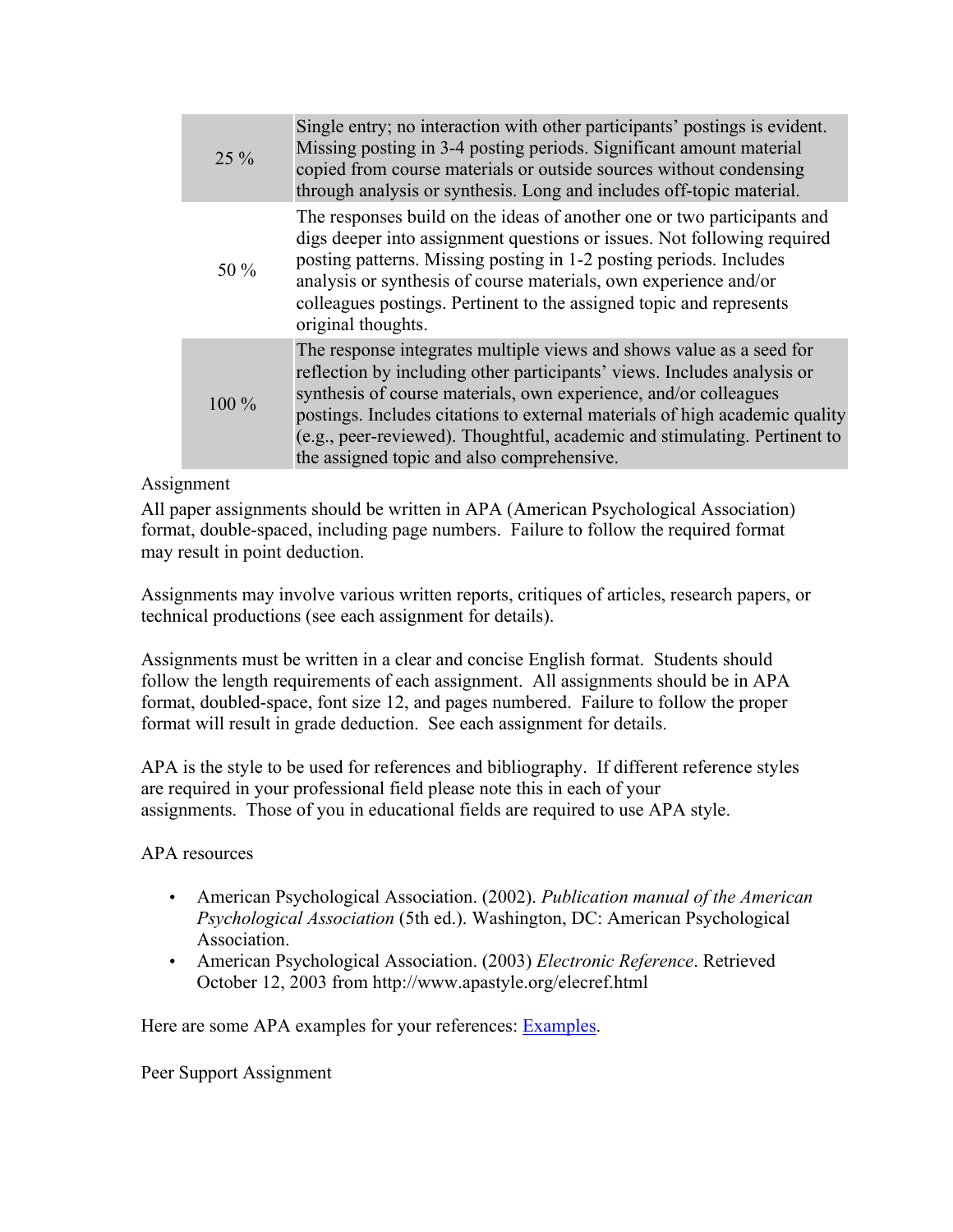Peer feedback is applied to each individual assignment. The purpose of reading teammates' assignments and providing peer feedback is to allow students to support each other and learn from each other in addition to the support provided by the instructor. In fact, reviewing another's assignment will provide a great opportunity to improve your own assignment and learning experiences.

Each team member is expected to read the assignments of two other team members and provide appropriate feedback and recommendations for further revisions. If the team has four members, only two peer feedbacks are necessary per member. In this case, the team should decide who reviews whom so all team members will receive two feedbacks. It is highly recommended to allow teammates enough time to provide feedback and revise a final draft of assignments to improve support.

Peer feedback will assist you in completing the assignments and will enhance your learning experience. Each student should send their teammates their first draft of an assignment through the team discussion board. After receiving this draft, teammates are obligated to review the draft and return it with constructive comments. After receiving the comments from the peer, each individual has an opportunity to revise their assignments based on the feedback and reflection received from reading peers assignments. Finally, students will submit a final draft for assessment by the deadline required by the instructor (Generally, it is the last day of the lesson, unless otherwise specified.). Teams should discuss appropriate deadlines for the first draft of assignments and the peer feedback, and what technology the team will use to exchange the assignments. The reviewing process should be complete on the team discussion board; therefore, the files can be collected as a class record. It is important for you to include peer assignment in your team governance.

The instructor will NOT grade the first drafts of the assignments and the peer feedback. Providing feedback will not accrue credit; however, failing to provide appropriate feedback to your teammates may be seen by your teammates as a lack of support. There are no length limitations for peer feedback; except providing definite suggestions is more useful than simply saying I like your xxx and xxx. The teams may want to setup a policy to regulate the format and length of the peer feedback. Teammates are encouraged to support each other and enhance each other's learning. You will find that you learn a lot from your teammates; therefore, taking advantage of this opportunity will enhance your learning experience in this course. Groups are encouraged to integrate Wiki and/or Diigo technologies to enhance peer assignments supports.

• How to review teammates' assignment & provide feedback

#### Course Materials

Text and other Materials: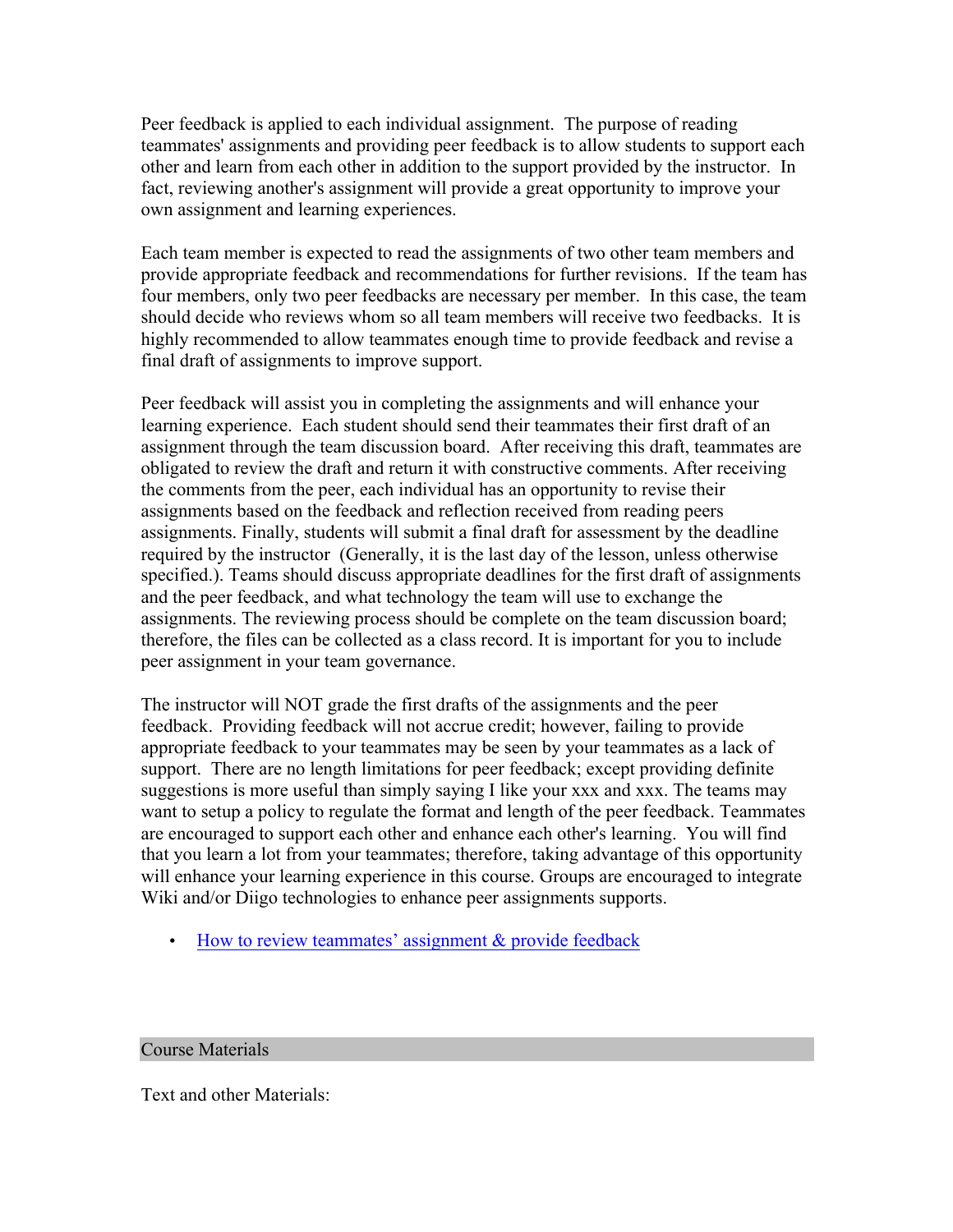### Required Materials

Required Reading:

There is no required textbook to purchase. There are several additional required readings, that will be made available from your instructor in PDF format. Click here if you need to download the free Adobe PDF Reader.

Required Software: You are also required to have a robust web authoring tool.

### **Recommended & Supported Choice**

### Dreamweaver MX, MX 2004, 8, or CS.

Part of the Studio MX Suite, Dreamweaver lets you work in a single environment to quickly create, build, and manage complex, interactive web sites and Internet applications. Although we are only going to be using Dreamweaver, you may want to purchase the entire Studio, which includes Dreamweaver, Flash, Fireworks, Free Hand, Cold Fusion Developer's Edition and others.

Educational pricing is available at the NAU Bookstore as well as through Macromedia.

### **You may also want to find out more about Educational Pricing from Macromedia.**

**NOTE:** Students who are proficient with another complex or robust web authoring tool (i.e. Front Page) may use that software. However, you need to be aware that no technical support will be provided for applications other than Dreamweaver MX, MX 2004, or 8. Most importantly, class projects will require the same robust interactivity that can easily be developed using Dreamweaver.

Your educational institutions may have site licenses for Macromedia Studio. Check with your computer support technicians for the software available at your institutions. If your institutions have site licenses for Macromedia, you maybe able to get a copy of software for no cost or minimum cost.

There are several additional software to be used to complete course assignments and activities. These software can be downloaded for 30-day trial uses.

### **If you choose to use a different software application, you must first get an OK from your instructor.**

**Recommended Reference Text:** (It is not required to purchase these books. Previous students have recommended that if one is less comfortable with their own technical skills, it is good to have a DreamWeaver book as reference. Books listed below are the same books. The differences are the different versions of DreamWeaver software. If you wish you can obtain a Macromedia Studio book for your references as well.)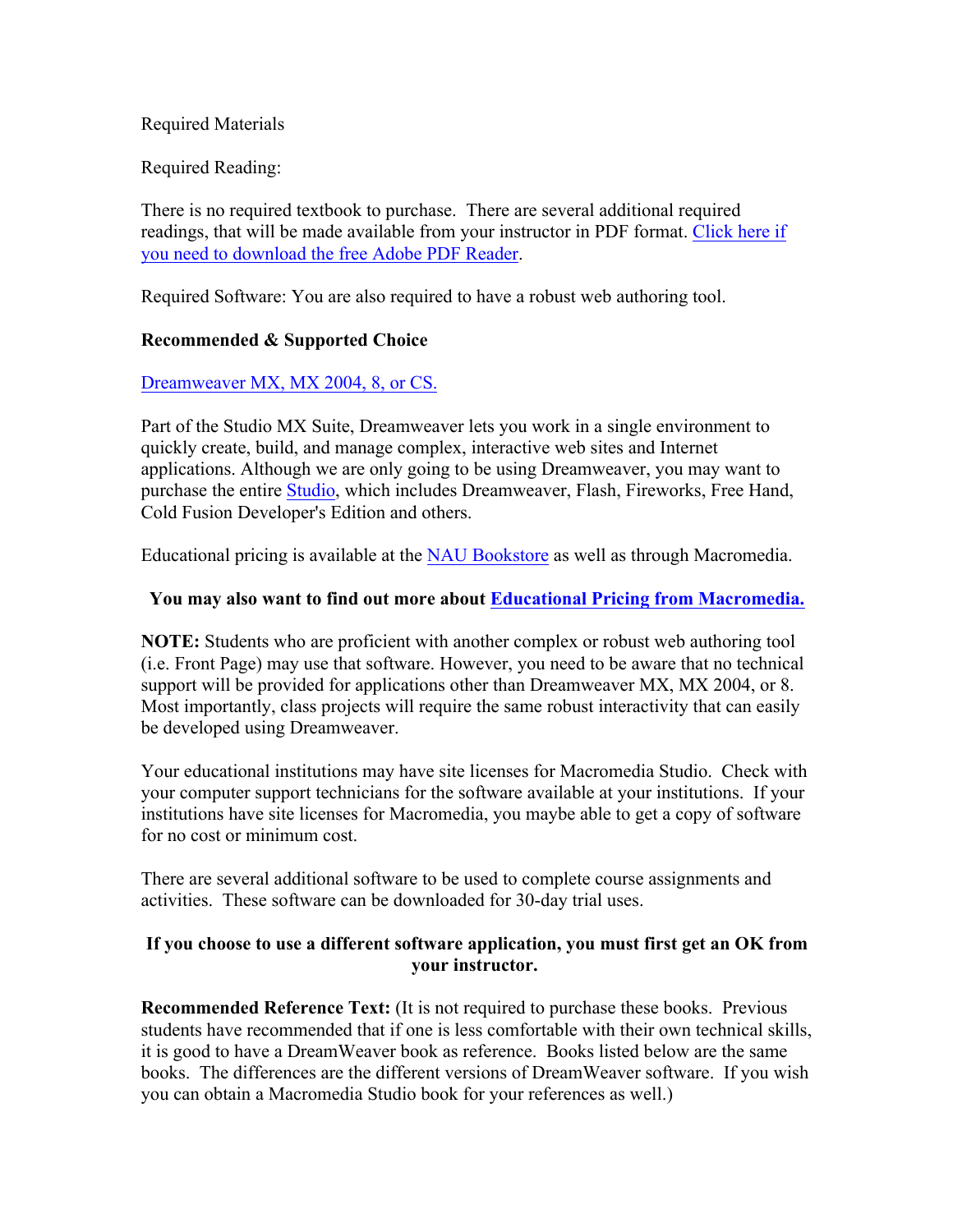- Sawyer McFarland, D.: Published by Pogue Press -- O'Reilly
	- o Dreamweaver : The Missing Manual ISBN: 0-596-00349-8,
	- o Dreamweaver MX 2004: The Missing Manual ISBN: 0596006314, or
	- o Dreamweaver 8: The Missing Manual ISBN: 0596100566

# **Other Recommended Reference Readings:**

Johnson-Eilola, J. (2002)*.* Designing Effective Web Sites: A Concise Guide. Published by Houghton Mifflin. ISBN 0-618-07433-3

|                          | <b>Reading Resources</b> |                                           |                                 |  |  |  |
|--------------------------|--------------------------|-------------------------------------------|---------------------------------|--|--|--|
| <b>Reading resources</b> |                          |                                           |                                 |  |  |  |
| <b>Course Lessons</b>    |                          |                                           |                                 |  |  |  |
| Date                     | Lesson                   | Topics                                    | Technology                      |  |  |  |
| 01/14                    |                          | <b>Orientation Orientation</b>            |                                 |  |  |  |
| 01/21                    | Lesson 1                 | Introduction to Multimedia<br>Instruction | HTML/MS Movie Maker             |  |  |  |
| 02/04                    | Lesson 2                 | <b>Multimedia Presentations</b>           | MS PowerPoint/Producer          |  |  |  |
| 02/18                    | Lesson 3                 | <b>Interactive Designs</b>                | DreamWeaver/JavaScript/Firework |  |  |  |
| 03/03                    | Lesson 4                 | Multimedia Issues &<br>Organizations      | DreamWeaver/CSS/Poscasting      |  |  |  |
| 03/24                    | Lesson 5                 | Animations                                | Flash                           |  |  |  |
| 04/07                    | Lesson 6                 | Issues & Productions                      | Video                           |  |  |  |
| 04/21                    | Lesson 7                 | Wrap-up                                   |                                 |  |  |  |

\* Each lesson lasts for two weeks besides the orientation week which last for one week.

View All Lessons. (This page may take longer time to load since it contains more information)

#### Assessment

Please note: assignments are due on the specified due date unless other arrangements are made with the instructor. In very special cases, the instructor may award an extension if an assignment needs to be redone. **If the assignments are not turned in on the due date, they will NOT COUNT toward the course grade.**

Evaluations:

| Assignments | Lesson | Due Date Points |  |
|-------------|--------|-----------------|--|
|             |        |                 |  |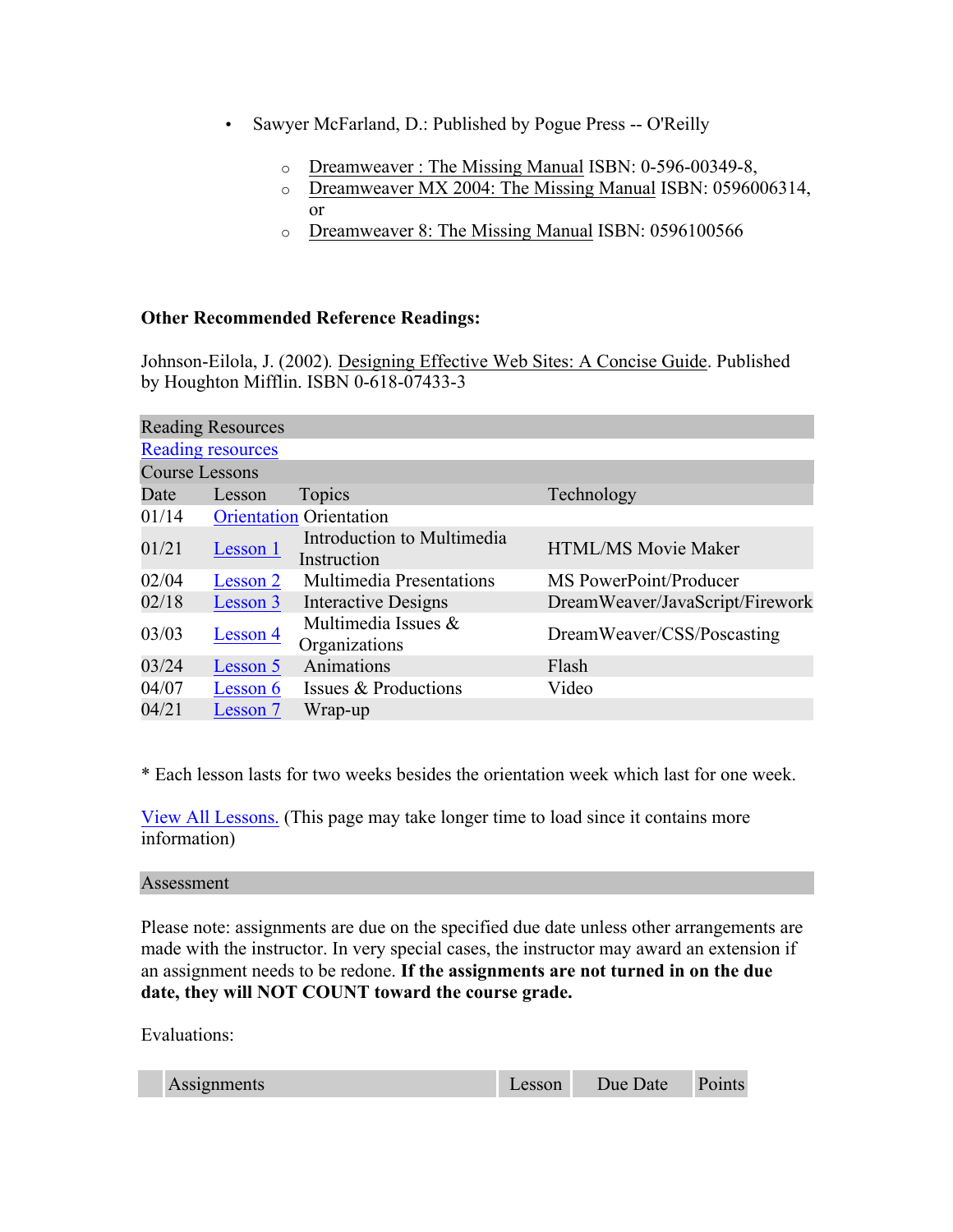| 1              | Portfolio                                                               | Lesson<br>1                           | 02/03                   | 6              |
|----------------|-------------------------------------------------------------------------|---------------------------------------|-------------------------|----------------|
| $\overline{2}$ | <b>Multimedia PowerPoint Presentations</b>                              | Lesson<br>$\mathcal{D}_{\mathcal{L}}$ | 02/17                   | 6              |
| 3              | <b>Interactive HTML Designs</b>                                         | Lesson<br>3                           | 03/02                   | 6              |
|                | <b>Assignment 6 Team Project Proposal</b><br>(Optional Team Assignment) | Lesson<br>3                           | 03/02                   | N/A            |
| $\overline{4}$ | <b>Final Project Proposal</b>                                           | Lesson<br>$\overline{4}$              | 03/16                   | $\overline{4}$ |
| 5              | <b>CSS Production</b>                                                   | Lesson<br>$\overline{\mathcal{A}}$    | 03/16                   | 6              |
| 6              | <b>Multimedia Application Developments</b><br>(Team Project)            | Lesson<br>5                           | 04/06                   | 10             |
| $\overline{7}$ | <b>Evaluations on Team Projects</b>                                     | Lesson<br>6                           | 04/20                   | 6              |
| 8              | Final Project: Multimedia Instructional<br>Program                      | Lesson<br>6                           | 04/20                   | 15             |
| 9              | <b>Peer Evaluation for Final Projects</b>                               | Lesson<br>7                           | 05/04                   | 3              |
|                | 10 Collaborative Evaluations                                            | Lesson<br>7                           | 05/04                   | 10             |
|                | <b>Online Discussion</b>                                                | $L1-L7$                               | 7 Lessons X 4<br>Points | 28             |
|                | Total                                                                   |                                       |                         | 100            |

Grading

NAU and the professional community expect the College of Education to maintain standards that reflect its reputation as a leading school in preparing educational leaders. According to the University's Graduate Catalog,

- A means Superior
- B means Satisfactory
- C means Lowest grade acceptable for graduate credit

In general, professors award "A" grades to acknowledge achievement that **goes beyond** specified course requirements and criteria. By its very nature, this kind of exemplary performance cannot always be spelled out clearly in advance. "A"s are reserved for special efforts that exceed expectations by demonstrating exceptional creativity, boldness, commitment, ingenuity, or polish, and are available for the highest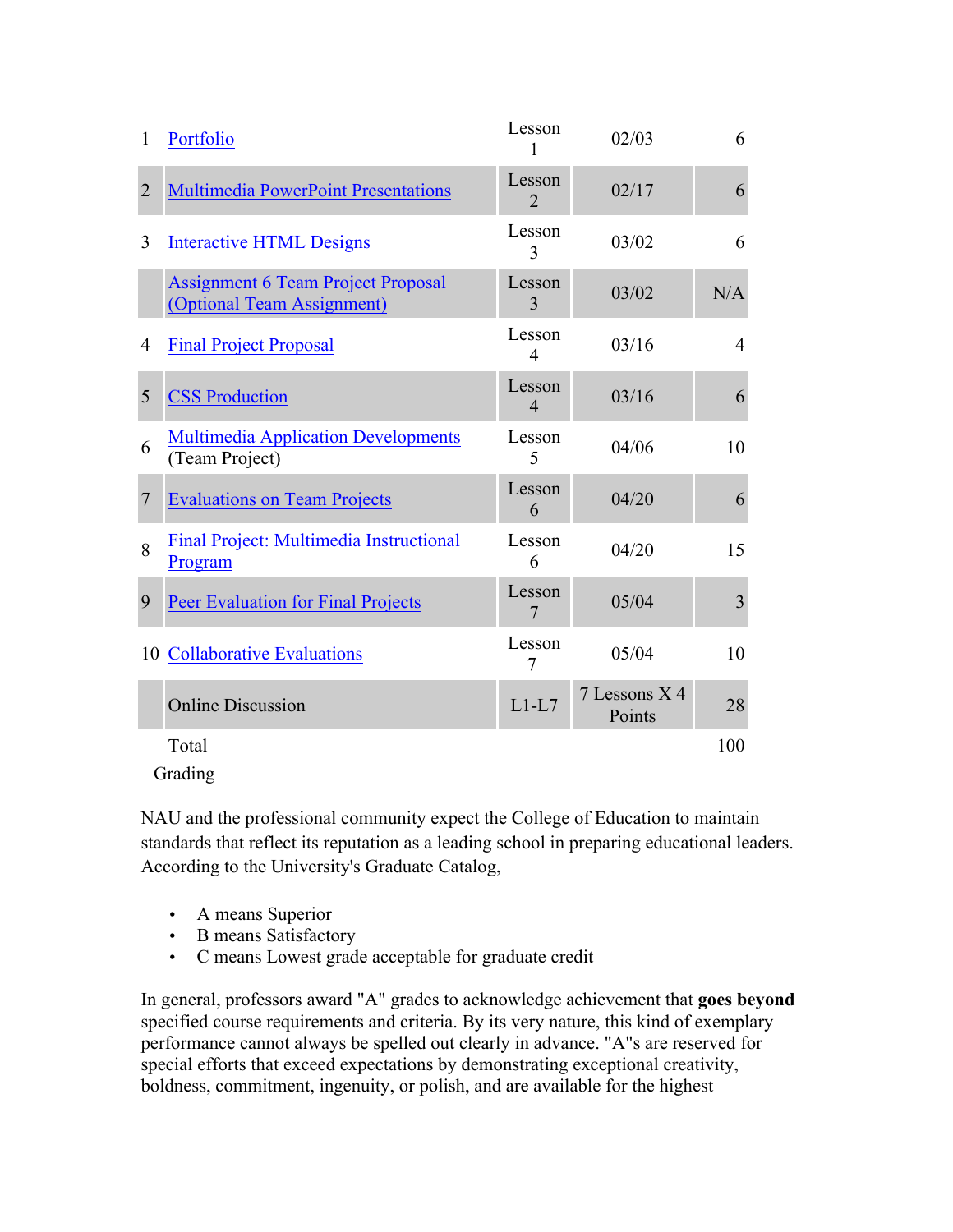accomplishments. In sum, if you submit an assignment that only meets the minimum competencies, you should not expect to receive an A in such an assignment.

# **Participation**

This reflects the instructor's subjective assessment of the quality and quantity of your online interactions with her/him, and with other class members, both through email, chat, and the bulletin board, and the way that you contribute to the course's learning environment. Risk-taking is encouraged as a means to "push the envelope" of your individual learning.

# **Incompletes**

Also from the Graduate Catalog: If you are unable to complete coursework in a scheduled course within the semester in which you are enrolled, you may petition your instructor to receive a grade of "I." If your instructor agrees to give you an Incomplete, you and the instructor must complete a written agreement, a copy of which is held in your department file, indicating the exact work you need to do to finish the course. This written agreement must also indicate the date by which you must complete this work, and that date cannot be longer than one calendar year from the end of the semester in which you were enrolled in that course. By the end of the time agreed to in writing, your instructor must submit a permanent earned grade for the course or the grade remains a permanent Incomplete. **As a general rule, please note that there will be NO "Incompletes" given for this course**.

# **Academic Integrity**

All students will strictly adhere to academic integrity. As noted in the NAU Student Handbook "ACADEMIC INTEGRITY means that students and faculty jointly agree to adhere to a code of conduct appropriate to the mutually trusting relationship that must exist between student and teacher. Those values will not allow either to take credit for work not their own, or to be deceitful in any way, or to take unfair advantage of other students or of each other, or to be other than totally truthful and straightforward in all that they do."

Any allegation of academic dishonesty will be thoroughly invested immediately. For information on the ACADEMIC DISHONESTY policy, please refer to the NAU Student Handbook available at: http://www4.nau.edu/stulife/handbookdishonesty.htm

| Grade             |            | R     |       | F        |
|-------------------|------------|-------|-------|----------|
| Range<br>(Points) | $90 - 100$ | 80-89 | 70-79 | Below 70 |

University Policy **Statements**